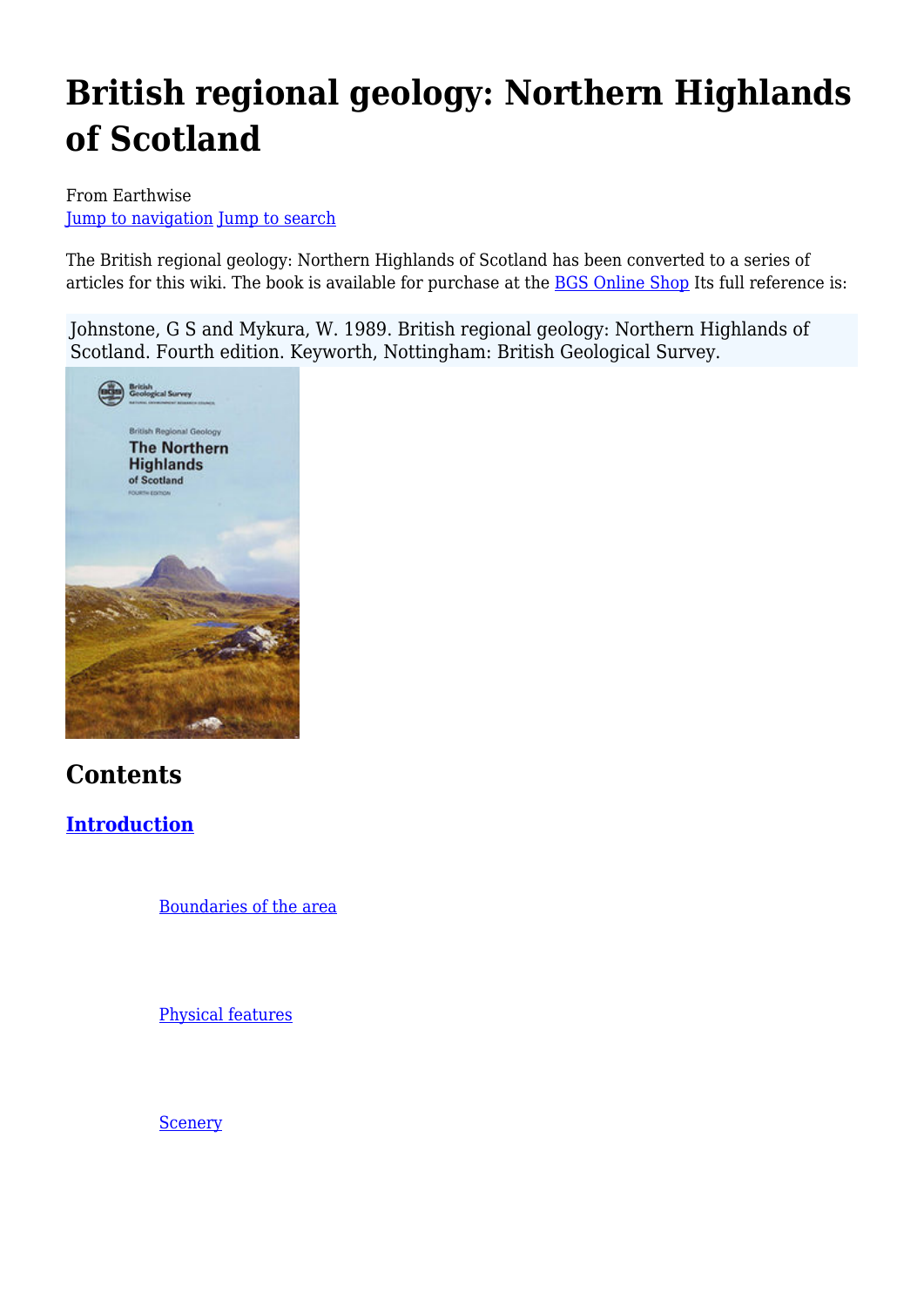[Summary of the geology](http://earthwise.bgs.ac.uk/index.php/Summary_of_the_geology,_Northern_Highlands_of_Scotland#Summary_of_the_geology)

### **[Lewisian](http://earthwise.bgs.ac.uk/index.php/Lewisian,_Northern_Highlands_of_Scotland)**

[Foreland Lewisian: The Mainland](http://earthwise.bgs.ac.uk/index.php/Foreland_Lewisian,_the_mainland,_Northern_Highlands_of_Scotland)

[Foreland Lewisian: The Hebrides](http://earthwise.bgs.ac.uk/index.php/Foreland_Lewisian,_the_Hebrides,_Northern_Highlands_of_Scotland)

[Lewisian inliers east of the Moine Thrust](http://earthwise.bgs.ac.uk/index.php/Lewisian_inliers_east_of_the_Moine_Thrust,_Northern_Highlands_of_Scotland)

## **[Torridonian](http://earthwise.bgs.ac.uk/index.php/Torridonian,_Northern_Highlands_of_Scotland)**

[Lower Torridonian](http://earthwise.bgs.ac.uk/index.php/Torridonian,_Northern_Highlands_of_Scotland#Lower_Torridonian)

[Upper Torridonian](http://earthwise.bgs.ac.uk/index.php/Torridonian,_Northern_Highlands_of_Scotland#Upper_Torridonian)

**[Cambrian and Ordovician](http://earthwise.bgs.ac.uk/index.php/Cambrian_and_Ordovician,_Northern_Highlands_of_Scotland)**

[Eriboll Sandstone Group](http://earthwise.bgs.ac.uk/index.php/Cambrian_and_Ordovician,_Northern_Highlands_of_Scotland#Eriboll_Sandstone_Group)

[An t'Sron Group](http://earthwise.bgs.ac.uk/index.php/Cambrian_and_Ordovician,_Northern_Highlands_of_Scotland#An_t.E2.80.99Sron_Group)

[Durness Group](http://earthwise.bgs.ac.uk/index.php/Cambrian_and_Ordovician,_Northern_Highlands_of_Scotland#Durness_Group)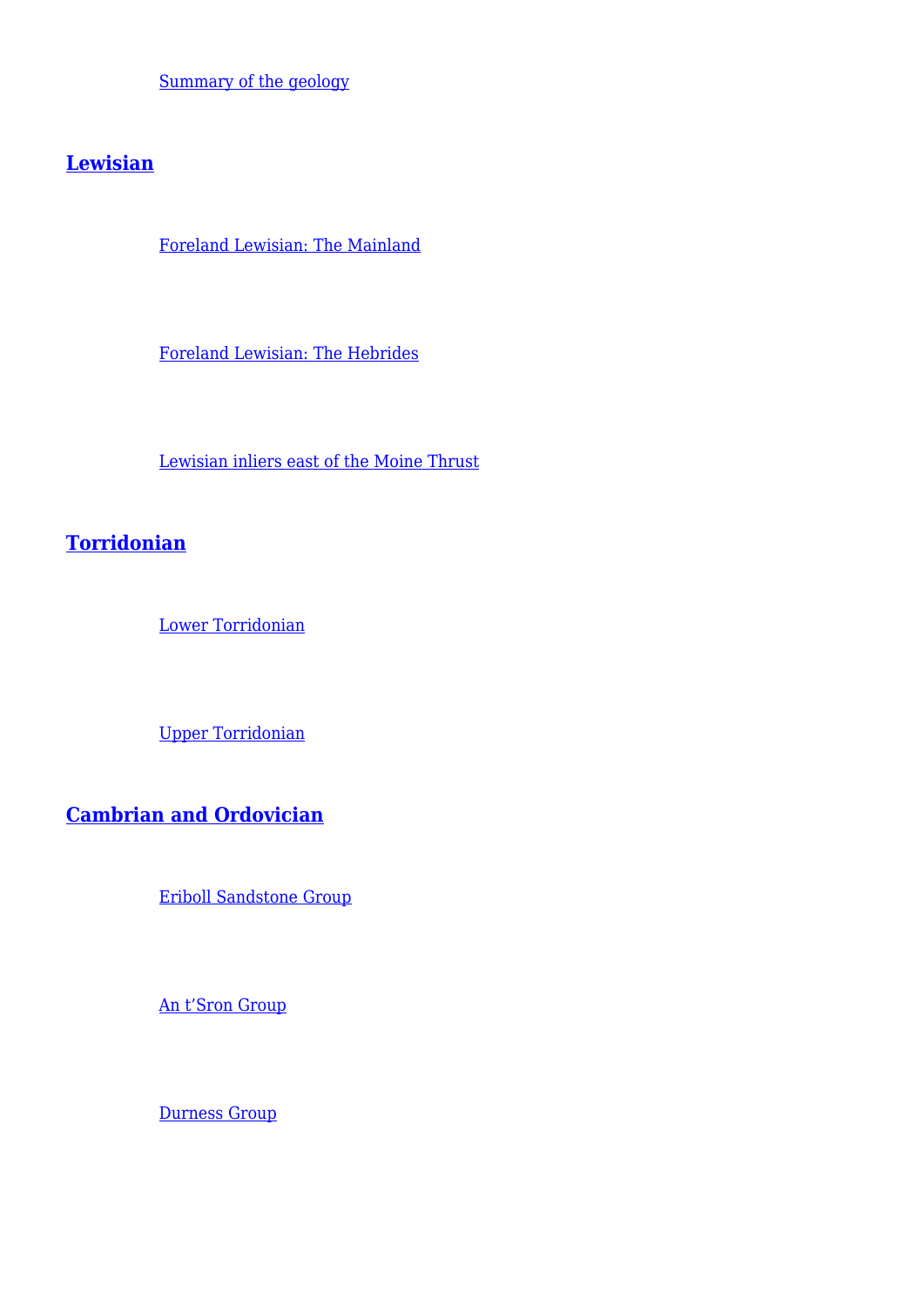#### **Moine and Outer Isles thrust zones**

[Moine Thrust Zone](http://earthwise.bgs.ac.uk/index.php/Moine_Thrust_Zone,_Northern_Highlands_of_Scotland)

[Outer Isles Thrust Zone](http://earthwise.bgs.ac.uk/index.php/Outer_Isles_Thrust_Zone,_Northern_Highlands_of_Scotland)

[Geophysical data](http://earthwise.bgs.ac.uk/index.php/Geophysical_data,_Moine_and_Outer_Isles_thrust_zones,_Northern_Highlands_of_Scotland)

[Models for Moine and Outer Isles Thrust Zones development](http://earthwise.bgs.ac.uk/index.php/Models_for_Moine_and_Outer_Isles_Thrust_Zones_development,_Northern_Highlands_of_Scotland)

**Moine Succession**

**[Lithology](http://earthwise.bgs.ac.uk/index.php/Moine_Succession,_introduction_and_lithology,_Northern_Highlands_of_Scotland#Lithology) [Stratigraphy](http://earthwise.bgs.ac.uk/index.php/Moine_Succession,_stratigraphy,_Northern_Highlands_of_Scotland)** 

#### **Structure and metamorphism within the Northern Highlands Caledonides**

**[Structure](http://earthwise.bgs.ac.uk/index.php/Structure_within_the_Northern_Highlands_Caledonides)** [Regional metamorphic grade](http://earthwise.bgs.ac.uk/index.php/Regional_metamorphic_grade_within_the_Northern_Highlands_Caledonides)

#### **[Early igneous activity within the Caledonides, Northern Highlands of Scotland](http://earthwise.bgs.ac.uk/index.php/Early_igneous_activity_within_the_Caledonides,_Northern_Highlands_of_Scotland)**

[Early basic rocks](http://earthwise.bgs.ac.uk/index.php/Early_basic_rocks_within_the_Caledonides,_Northern_Highlands_of_Scotland)

**[Migmatites](http://earthwise.bgs.ac.uk/index.php/Migmatites,_early_igneous_activity_within_the_Caledonides,_Northern_Highlands_of_Scotland)**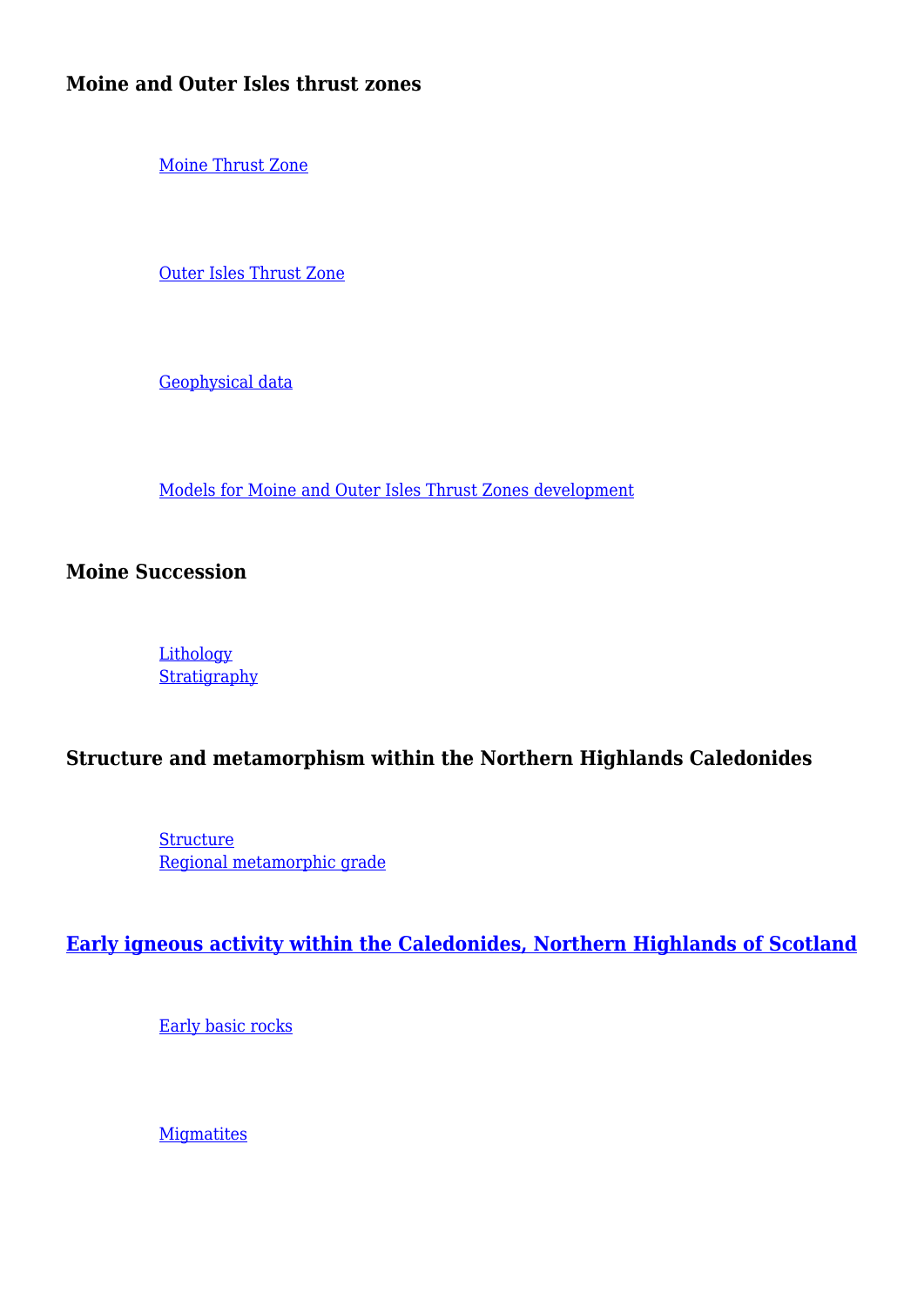**Early Caledonian igneous rocks**

[Early granites](http://earthwise.bgs.ac.uk/index.php/Early_granites_within_the_Caledonides,_Northern_Highlands_of_Scotland)

**[Syenites](http://earthwise.bgs.ac.uk/index.php/Early_syenites_within_the_Caledonides,_Northern_Highlands_of_Scotland)** 

[Basic and intermediate rocks](http://earthwise.bgs.ac.uk/index.php/Early_basic_and_intermediate_rocks_within_the_Caledonides,_Northern_Highlands_of_Scotland)

## **[Younger Caledonian igneous rocks](http://earthwise.bgs.ac.uk/index.php/Younger_Caledonian_igneous_rocks_of_the_Northern_Highlands_of_Scotland)**

[Alkaline intrusions of Assynt and Ben Loyal](http://earthwise.bgs.ac.uk/index.php/Alkaline_Intrusions_of_Assynt_and_Ben_Loyal,_Younger_Caledonian_igneous_rocks,_Northern_Highlands_of_Scotland)

[Newer Granites](http://earthwise.bgs.ac.uk/index.php/Newer_Granites,_Younger_Caledonian_igneous_rocks,_Northern_Highlands_of_Scotland)

[Granitic vein complexes](http://earthwise.bgs.ac.uk/index.php/Granitic_vein_complexes,_Younger_Caledonian_igneous_rocks,_Northern_Highlands_of_Scotland)

[Caledonian minor intrusions](http://earthwise.bgs.ac.uk/index.php/Caledonian_minor_intrusions,_Younger_Caledonian_igneous_rocks,_Northern_Highlands_of_Scotland)

#### **[Old Red Sandstone](http://earthwise.bgs.ac.uk/index.php/Old_Red_Sandstone,_Northern_Highlands_of_Scotland)**

[Lower Old Red Sandstone](http://earthwise.bgs.ac.uk/index.php/Lower_Old_Red_Sandstone,_Northern_Highlands_of_Scotland)

[Middle Old Red Sandstone](http://earthwise.bgs.ac.uk/index.php/Middle_Old_Red_Sandstone,_Northern_Highlands_of_Scotland)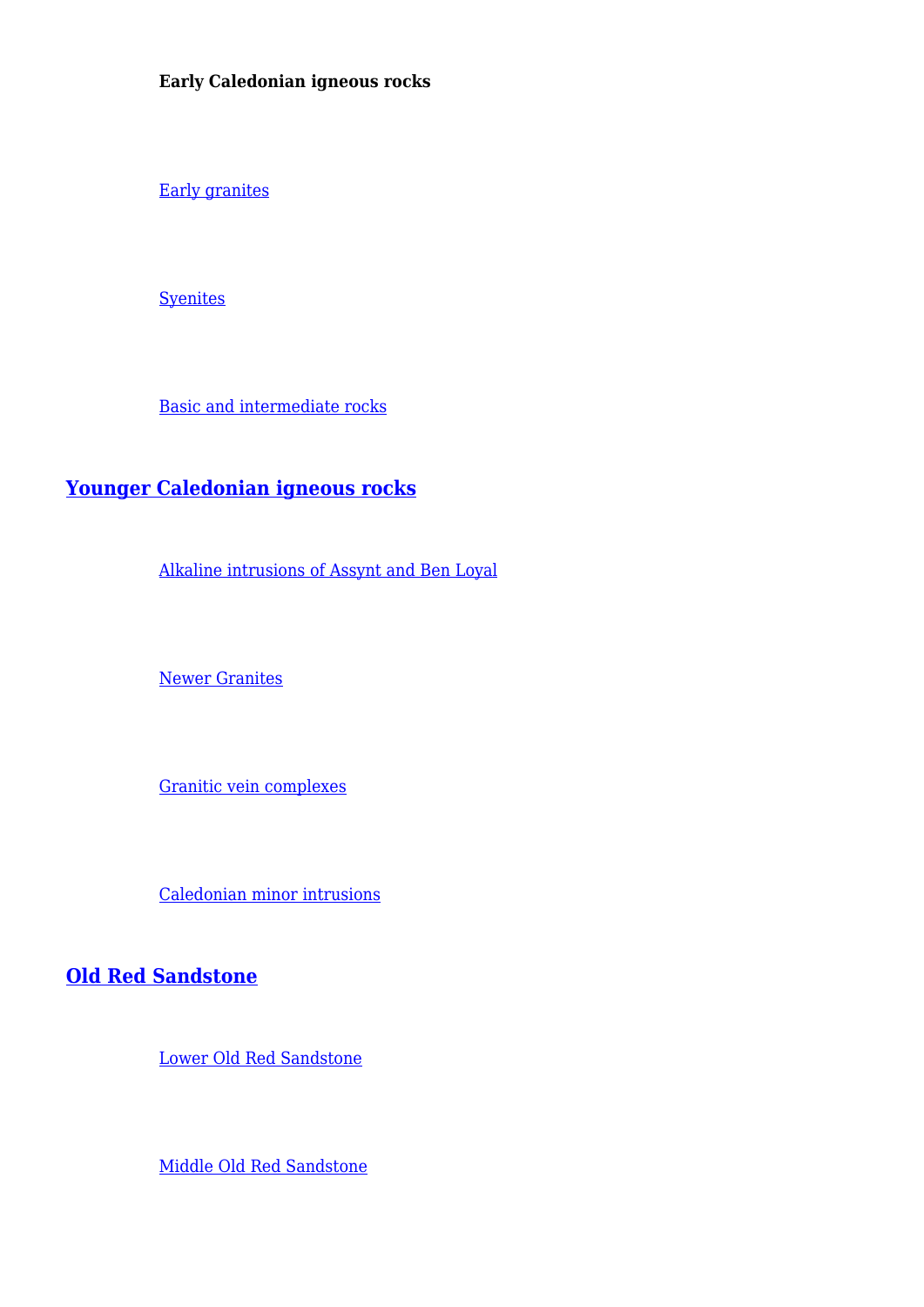[Upper Old Red Sandstone](http://earthwise.bgs.ac.uk/index.php/Upper_Old_Red_Sandstone,_Northern_Highlands_of_Scotland)

## **[Post-Caledonian igneous activity](http://earthwise.bgs.ac.uk/index.php/Post-Caledonian_igneous_activity,_Northern_Highlands_of_Scotland)**

[Late-Caledonian](http://earthwise.bgs.ac.uk/index.php/Post-Caledonian_igneous_activity,_Northern_Highlands_of_Scotland#Late-Caledonian)

[Permo-Carboniferous](http://earthwise.bgs.ac.uk/index.php/Post-Caledonian_igneous_activity,_Northern_Highlands_of_Scotland#Permo-Carboniferous)

[Tertiary activity](http://earthwise.bgs.ac.uk/index.php/Post-Caledonian_igneous_activity,_Northern_Highlands_of_Scotland#Tertiary_activity)

## **[Carboniferous](http://earthwise.bgs.ac.uk/index.php/Carboniferous,_Northern_Highlands_of_Scotland)**

**[Mesozoic](http://earthwise.bgs.ac.uk/index.php/Mesozoic,_introduction,_Northern_Highlands_of_Scotland)**

[New Red Sandstone](http://earthwise.bgs.ac.uk/index.php/New_Red_Sandstone,_Northern_Highlands_of_Scotland)

**[Jurassic](http://earthwise.bgs.ac.uk/index.php/Jurassic,_Northern_Highlands_of_Scotland)** 

**[Cretaceous](http://earthwise.bgs.ac.uk/index.php/Cretaceous,_Northern_Highlands_of_Scotland)** 

## **[Pleistocene and Recent](http://earthwise.bgs.ac.uk/index.php/Pleistocene_and_Recent,_Northern_Highlands_of_Scotland)**

[Evidence for events peripheral to or pre-dating the last glaciation](http://earthwise.bgs.ac.uk/index.php/Pleistocene_and_Recent,_Northern_Highlands_of_Scotland#Evidence_for_events_peripheral_to_or_pre-dating_the_last_glaciation)

[Last Glaciation](http://earthwise.bgs.ac.uk/index.php/Pleistocene_and_Recent,_Northern_Highlands_of_Scotland#Last_Glaciation)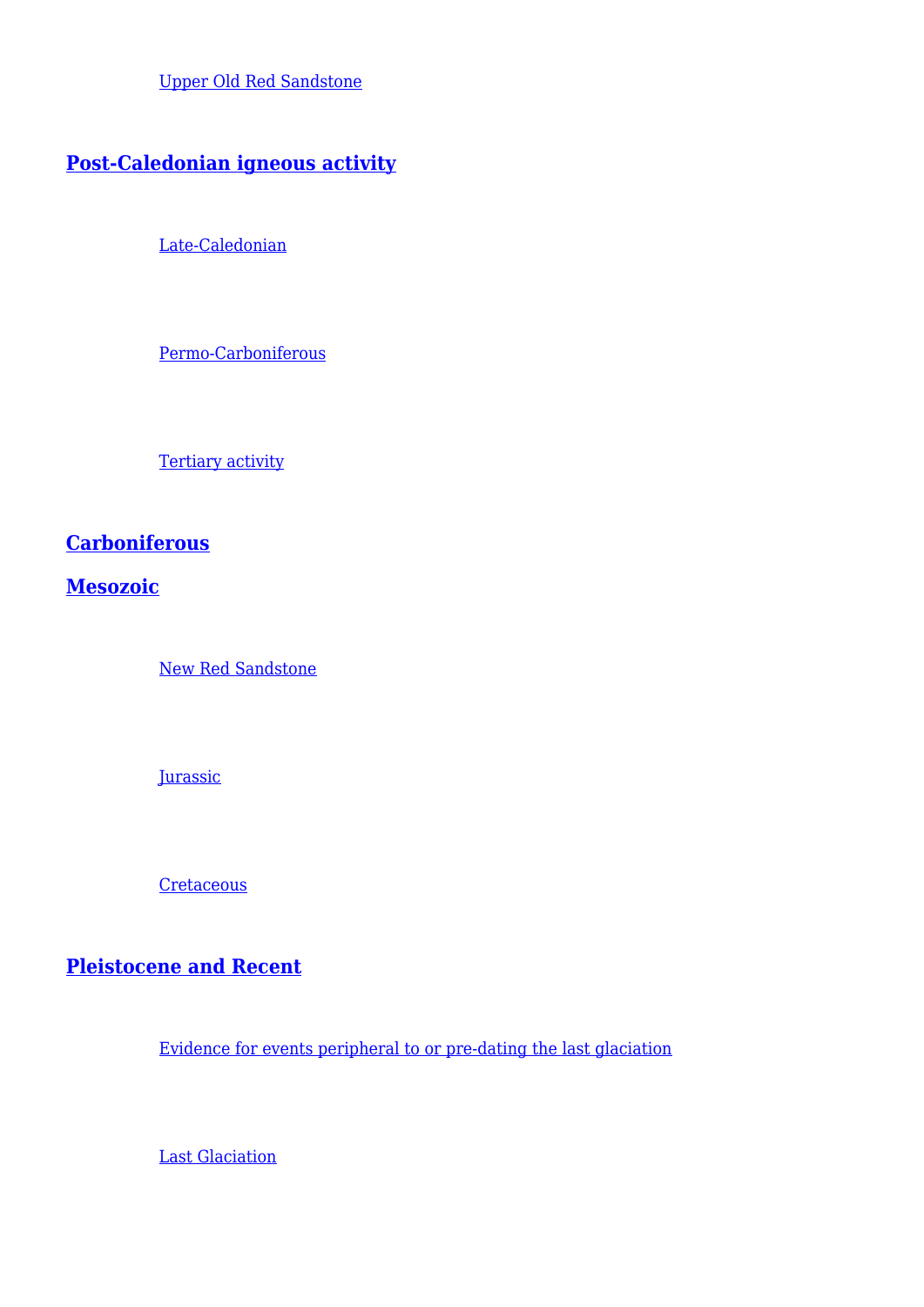#### [Raised beaches](http://earthwise.bgs.ac.uk/index.php/Raised_beaches,_Pleistocene_and_Recent,_Northern_Highlands_of_Scotland)

#### [Other late-Glacial and post-Glacial events](http://earthwise.bgs.ac.uk/index.php/Pleistocene_and_Recent,_Northern_Highlands_of_Scotland#Other_late-Glacial_and_post-Glacial_events)

Faults and seismicity, Northern Highlands of Scotland|Faults and seismicity

[Faults](http://earthwise.bgs.ac.uk/index.php/Faults,_Northern_Highlands_of_Scotland)

**[Seismicity](http://earthwise.bgs.ac.uk/index.php/Seismicity,_Northern_Highlands_of_Scotland)** 

**[Economic minerals](http://earthwise.bgs.ac.uk/index.php/Geology_and_man,_Northern_Highlands_of_Scotland)**

[Metallic ores](http://earthwise.bgs.ac.uk/index.php/Metallic_ores,_Geology_and_man,_Northern_Highlands_of_Scotland)

[Non-metallic minerals](http://earthwise.bgs.ac.uk/index.php/Non-metallic_minerals,_Geology_and_man,_Northern_Highlands_of_Scotland)

## **[Selected bibliography](http://earthwise.bgs.ac.uk/index.php/Selected_bibliography,_Northern_Highlands_of_Scotland)**

## **Foreword to the fourth edition**

The first edition of the Regional Handbook to the Northern Highlands was published in 1936; for the subsequent editions in 1948 and 1960 the text was updated, but not extensively revised. Since that time there has been a tremendous increase in research into all aspects of the geology of the Northern Highlands and it has become necessary to produce a completely new text. The present handbook gives a fuller treatment of the geology of the Outer Hebrides than the previous editions, and of the deep structures of the crust beneath the Northern Highlands. Unfortunately lack of space has permitted only brief references to the geology of the seas around northern Scotland; it is hoped that this will be treated in more detail in another publication.

The greater part of the handbook was written by Mr G. S. Johnstone, who is the author of Chapters 1, 3, 4, 6, 8, 9, 11, 12, 15, 16, and most of Chapter 7.

Dr W. Mykura wrote chapters 10 and 13, Ur J. D. Peacock Chapter 14, and Dr J. R. Mendum Chapter 5. Dr D. J. Fettes wrote most of Chapter 2 and the section on the metamorphic zones in Chapter 7, and Dr D. I. Smith contributed to the writing of Chapters 8, 9, 11 and 13. The account of seismicity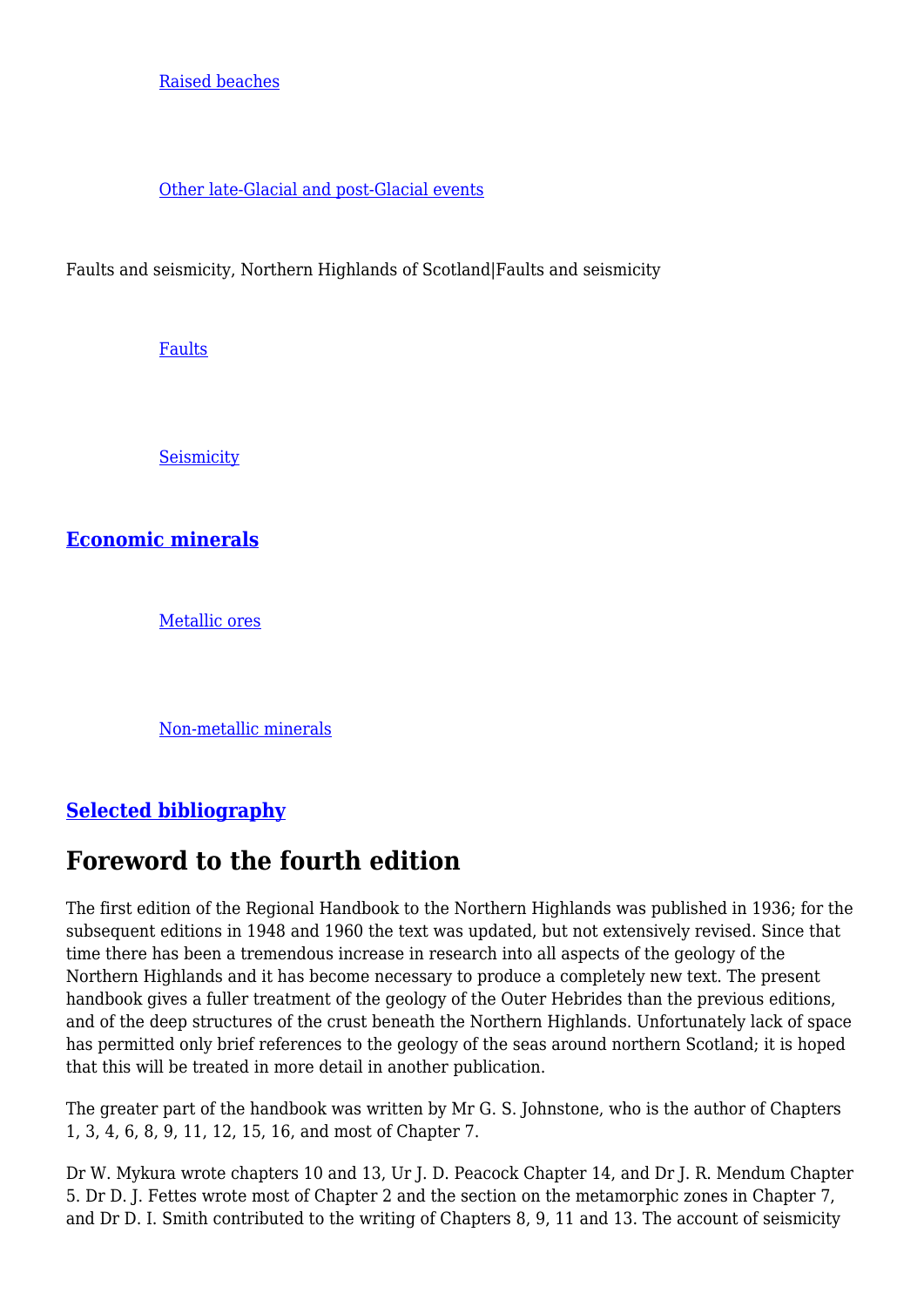(Chapter 15) was written by Drs C. W. A. Browitt and R. M. W. Musson. The handbook was edited by Dr Mykura.

The authors wish to acknowledge the help received from their colleagues in BGS. Dr F. May read the chapters dealing with the Moine and its intrusions, Mr P. J. Brand checked the fossil names appearing in Chapters 4, 10, 12 and 13 and produced the fossil plates (Plates 24 and 25). The block diagram illustrating the palaeogeography of the Helmsdale Boulder Bed ([P915502](http://earthwise.bgs.ac.uk/images/b/b7/P915502.jpg)) is based on a diagram by Dr C. E. Deegan. Particular thanks are also due to Professor P. E. Brown, who made available his chapter on 'Caledonian and earlier magmatism' prior to its publication in 'The Geology of Scotland' (2nd Edition). Many of the figures in the text are based on ones published previously, and the authors thank the following for permission to use or adapt their diagrams: Dr A. D.Stewart [\(P915465\)](http://earthwise.bgs.ac.uk/images/a/a7/P915465.jpg), ([P915467](http://earthwise.bgs.ac.uk/images/1/1e/P915467.jpg)), [\(P915468\)](http://earthwise.bgs.ac.uk/images/b/ba/P915468.jpg), Dr G. E. Williams ([P915465\)](http://earthwise.bgs.ac.uk/images/a/a7/P915465.jpg), Drs M. P. Coward and J. H. Kim [\(P915469\)](http://earthwise.bgs.ac.uk/images/3/3e/P915469.jpg), Drs J. A. Brewer and D. K. Smythe [\(P915470\)](http://earthwise.bgs.ac.uk/images/d/d6/P915470.jpg), Dr M. R. W. Johnson [\(P915469\)](http://earthwise.bgs.ac.uk/images/3/3e/P915469.jpg), Dr D. Powell ([P915474](http://earthwise.bgs.ac.uk/images/b/b7/P915474.jpg)), Drs D. Wilson, J. Shepherd and R. I. Harker [\(P915478\)](http://earthwise.bgs.ac.uk/images/6/69/P915478.jpg), Professor I. Parsons [\(P915481\)](http://earthwise.bgs.ac.uk/images/3/36/P915481.jpg), Dr R. N. Donovan ([P915489\)](http://earthwise.bgs.ac.uk/images/d/da/P915489.jpg), Dr J. M. Speight and others [\(P915494](http://earthwise.bgs.ac.uk/images/f/fd/P915494.jpg) and [P915495\)](http://earthwise.bgs.ac.uk/images/f/f5/P915495.jpg), Dr D. Evans and others ([P915496\)](http://earthwise.bgs.ac.uk/images/e/ef/P915496.jpg), Dr R. Steel [\(P915497\)](http://earthwise.bgs.ac.uk/images/a/a1/P915497.jpg), and Dr R. M. Sykes ([P915499](http://earthwise.bgs.ac.uk/images/c/cc/P915499.jpg) and [P915501\)](http://earthwise.bgs.ac.uk/images/8/85/P915501.jpg).

#### Retrieved from

'[http://earthwise.bgs.ac.uk/index.php?title=British\\_regional\\_geology:\\_Northern\\_Highlands\\_of\\_Scotla](http://earthwise.bgs.ac.uk/index.php?title=British_regional_geology:_Northern_Highlands_of_Scotland&oldid=34680) [nd&oldid=34680'](http://earthwise.bgs.ac.uk/index.php?title=British_regional_geology:_Northern_Highlands_of_Scotland&oldid=34680) [Category](http://earthwise.bgs.ac.uk/index.php/Special:Categories):

• [Northern Highlands of Scotland](http://earthwise.bgs.ac.uk/index.php/Category:Northern_Highlands_of_Scotland)

## **Navigation menu**

#### **Personal tools**

- Not logged in
- [Talk](http://earthwise.bgs.ac.uk/index.php/Special:MyTalk)
- [Contributions](http://earthwise.bgs.ac.uk/index.php/Special:MyContributions)
- [Log in](http://earthwise.bgs.ac.uk/index.php?title=Special:UserLogin&returnto=British+regional+geology%3A+Northern+Highlands+of+Scotland&returntoquery=action%3Dmpdf)
- [Request account](http://earthwise.bgs.ac.uk/index.php/Special:RequestAccount)

#### **Namespaces**

- [Page](http://earthwise.bgs.ac.uk/index.php/British_regional_geology:_Northern_Highlands_of_Scotland)
- [Discussion](http://earthwise.bgs.ac.uk/index.php?title=Talk:British_regional_geology:_Northern_Highlands_of_Scotland&action=edit&redlink=1)

 $\overline{\phantom{a}}$ 

## **Variants**

#### **Views**

- [Read](http://earthwise.bgs.ac.uk/index.php/British_regional_geology:_Northern_Highlands_of_Scotland)
- [Edit](http://earthwise.bgs.ac.uk/index.php?title=British_regional_geology:_Northern_Highlands_of_Scotland&action=edit)
- [View history](http://earthwise.bgs.ac.uk/index.php?title=British_regional_geology:_Northern_Highlands_of_Scotland&action=history)
- [PDF Export](http://earthwise.bgs.ac.uk/index.php?title=British_regional_geology:_Northern_Highlands_of_Scotland&action=mpdf)